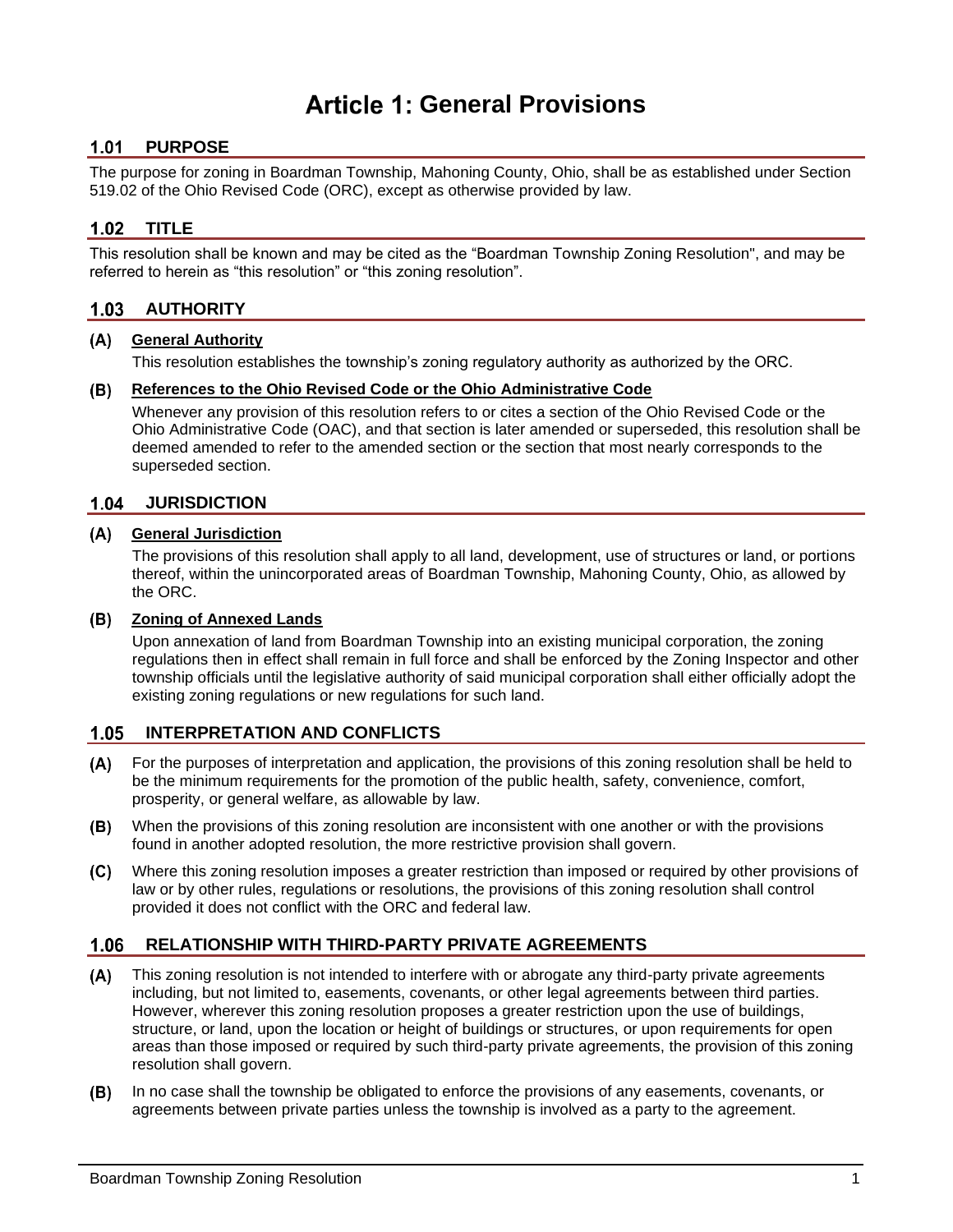# **COMPLIANCE REQUIRED**

- Except as hereinafter specified, no building or structure shall be located, constructed, erected,  $(A)$ reconstructed, enlarged, changed, maintained or used, and no land shall be used in violation of this resolution or in a manner that does not comply with all of the regulations established by this resolution for the applicable zoning district and development.
- It shall be unlawful for an owner to use or to permit the use of any structure, building, land, or part thereof, hereafter erected, created, changed, converted or enlarged, wholly or partly, until a zoning certificate is issued by the Zoning Inspector in accordance with this resolution. Such certificate shall state that such building, premises or part thereof, and the proposed use thereof, is in conformity with the provisions of this zoning resolution.
- $(C)$ Existing uses, lots, buildings, and structures that do not comply with this resolution will be subject to the nonconformity provisions of Article 13: Nonconformities.

#### **Exemptions**

#### **(1) Agricultural Use Exemption**

- **(a)** Agricultural uses, and buildings or structures that are incidental to agricultural uses, as defined in the ORC, located on lots with a lot area greater than five acres shall be exempt from the requirements of this zoning resolution, pursuant to the ORC.
- **(b)** Buildings or structures that are incidental to the use of land for agricultural uses, as defined in the ORC, located on lots with a lot area greater than one acre but not greater than five acres, shall be subject to all setbacks, maximum building size, and maximum height requirements of the applicable zoning district, as allowed by the ORC.
- **(c)** All agricultural uses, as defined by the ORC, are prohibited on lots with a lot area of one acre or less except for the raising of fruits, vegetables, grains, trees, and other crops for personal use of the property owners or residents. Such uses shall be permitted on all lots, in all yards.
- **(d)** Dairying and animal and poultry husbandry shall be regulated as provided for in ORC Section [519.21.](http://codes.ohio.gov/orc/519.21v1)
- **(e)** Structures that are exempt from the provisions of this zoning resolution, pursuant to this section, may not be exempt from any applicable building or special flood hazard area regulations established and enforced by Mahoning County.

#### **(2) Energy and Gas Exemptions**

The following shall be exempt from the requirements of this resolution in accordance with the ORC:

- **(a)** Biodiesel production, biomass energy production, or electric or heat energy production if the land on which the production facility is located qualifies as land devoted exclusively to agricultural use under sections [5713.30](http://codes.ohio.gov/orc/5713.30) to [5713.37](http://codes.ohio.gov/orc/5713.37) of the ORC for real property tax purposes. "Biodiesel," "biomass energy," and "electric or heat energy" have the same meanings as in Section [5713.30](http://codes.ohio.gov/orc/5713.30) of the ORC.
- **(b)** Biologically derived methane gas production if the land on which the production facility is located qualifies as land devoted exclusively to agricultural use under sections [5713.30](http://codes.ohio.gov/orc/5713.30) to [5713.37](http://codes.ohio.gov/orc/5713.37) of the ORC for real property tax purposes and if the facility that produces the biologically derived methane gas does not produce more than seventeen million sixty thousand seven hundred ten British thermal units, five megawatts, or both.

#### **(3) Public Utility or Railroad Exemption**

Public utilities and railroads, as defined by the ORC, shall be exempt from the provisions of this zoning resolution.

# **SEVERABILITY**

 $(A)$ If any court of competent jurisdiction invalidates any provision of this zoning resolution, then such judgment shall not affect the validity and continued enforcement of any other provision of this zoning resolution.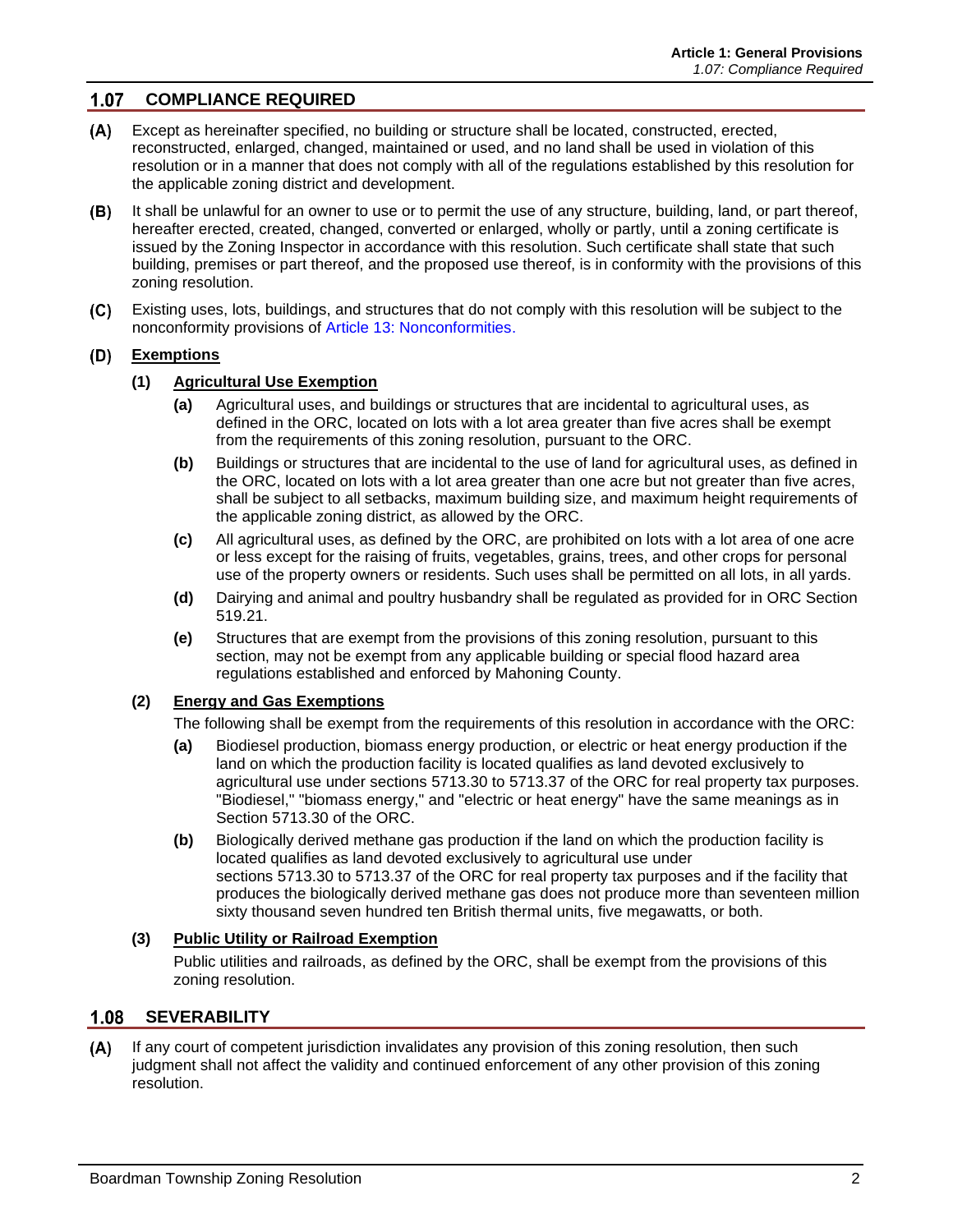- (B) If any court of competent jurisdiction invalidates the application of any provision of this zoning resolution to a particular property, structure, or situation, then such judgment shall not affect the application of that provision to any other building, structure, or situation not specifically included in that judgment.
- $(C)$ If any court of competent jurisdiction judges invalid any condition attached to the approval of a development review application, then such judgment shall not affect any other conditions or requirements attached to the same approval that are not specifically included in that judgment.

#### $1.09$ **TRANSITIONAL RULES**

# **Effective Date**

- **(1)** This resolution became effective on January 21, 2021.
- **(2)** This amendment, and any future amendments, to this zoning resolution shall be in full force and effect, as provided in the ORC.

### **Violations Continue**

Any violation of this zoning resolution that applied to a use, structure, property, development, construction, or other activity, prior to the adoption or amendment of this zoning resolution, shall continue to be a violation under this zoning resolution and is subject to penalties and enforcement under Article 14: Enforcement and Penalties, unless the use, structure, property, development, construction, or other activity complies with the provisions of this zoning resolution. Should the adopted or amended resolution remedy the violation, the property owner shall still be responsible for any penalties accrued as part of a violation prior to the effective date of this code.

### **Nonconformities Continue**

- **(1)** Any legal nonconformity under previous versions of this resolution that applied prior to the adoption of this zoning resolution shall continue to be a legal nonconformity under this amendment, as long as the situation that resulted in the nonconforming status under the previous version of the resolution continues to exist.
- **(2)** If a legal nonconformity under any previous versions of this resolution becomes conforming because of the adoption of this amendment, then the situation will be considered conforming and shall no longer be subject to the regulations pertaining to nonconformities.

# **Approved Projects**

- **(1)** Any building, structure, or development for which a zoning certificate was issued prior to the effective date of this zoning resolution may, at the applicant's option, be completed in conformance with the issued certificate and any other applicable permits and conditions, even if such building, structure, or development does not fully comply with provisions of this zoning resolution. Such building, structure, or development shall be considered a legal nonconforming use, if applicable, upon the issuance of a certificate of occupancy from the Mahoning County Building Department.
- **(2)** If the building, structure, or development is not completed within the time allowed under the original building permit or any extension granted thereof, then the building, structure, or development may be constructed, completed, or occupied only in compliance with this zoning resolution.
- **(3)** Any application for a project where the zoning certificate has expired shall meet the standards in effect at the time the application is resubmitted.

#### **Vested Rights**

The transitional rule provisions of this subsection are subject to Ohio's vested rights laws.

# **1.10 RESTORATION OF UNSAFE BUILDINGS**

Except as provided in Article 13: Nonconformities, nothing contained in this resolution shall hinder the construction of a building or prohibit its use where construction has started before the effective date of this resolution provided that foundations have been put in place before said effective date of this resolution and provided further that such building shall be completed within two years from the date of passage of this resolution.

#### $1.11$ **REPEAL**

This zoning resolution may be repealed in accordance with the provision established in the ORC.